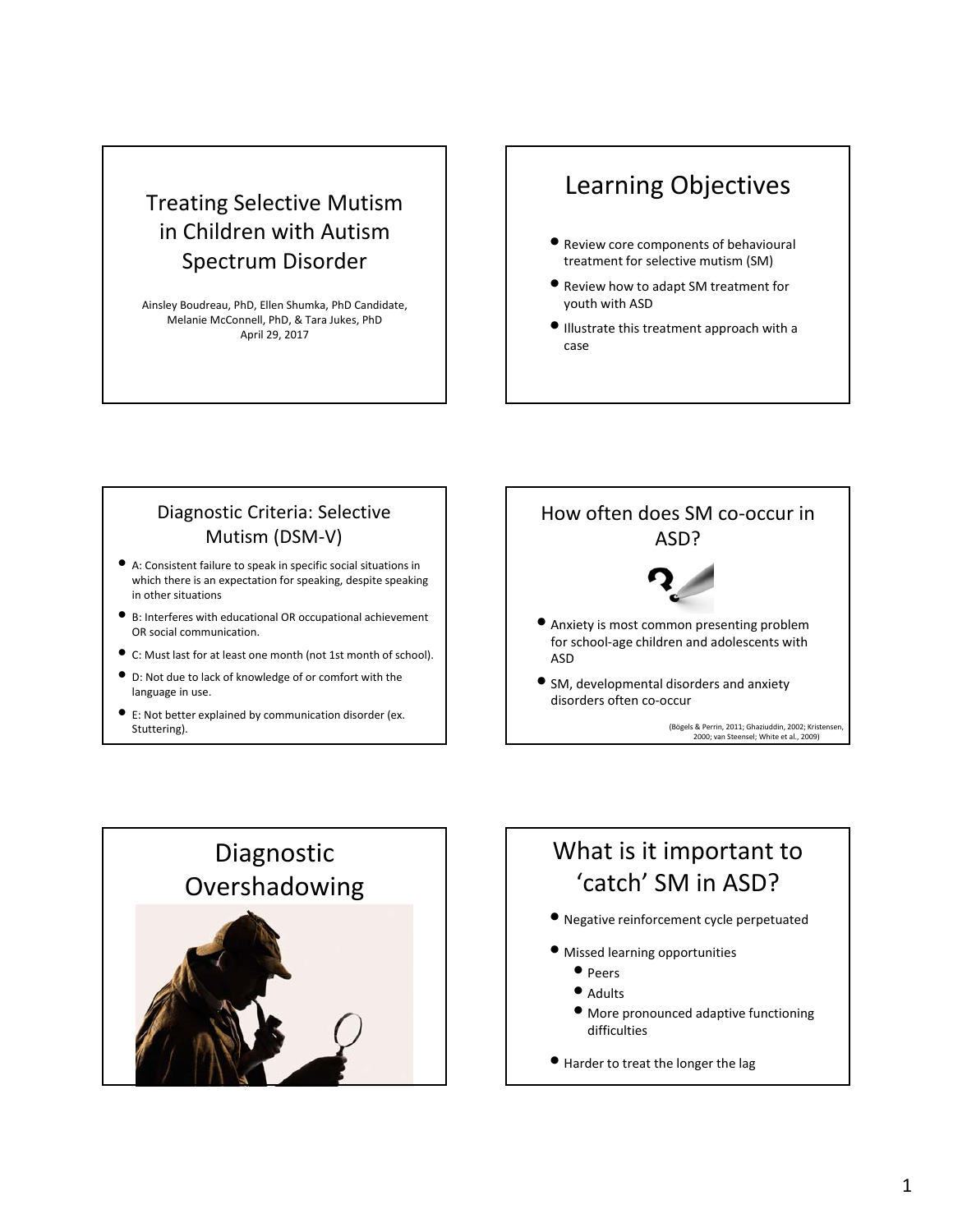# Evidence‐Based Treatment for Selective Mutism



#### What is the evidence? ★ *Research has only been done on youth who do not have ASD* • <sup>3</sup> treatment specific reviews (Anstendig, 1998, Cohan, Chavira, & Stein, 2006, Pionek et al. 2002) • <sup>2</sup> randomized controlled trials (Bergman et al. 2013, Oerbeck et al. 2014) • Behavioural intervention <sup>&</sup>gt; wait list control • Psychosocial intervention <sup>&</sup>gt; wait list control • Outcome: increased functional speech

## Core SM Evidence‐Base Treatment Elements

- *Evidence based on children who do not have ASD*
- Behavioural therapy across <sup>16</sup>‐<sup>30</sup> weeks
- Often accompanied by audio/video self‐ modeling, play, role‐playing, pharmacotherapy
- Home, clinic, school
- Goal: break habit of reinforcing non responding

## Behavioural Intervention

- Contingency management (positive reinforcement upon verbalization)
- Shaping
- Stimulus fading: fading in people/number of people when child speaking
- Exposure goal: increased brave talking
	- labelled praise important



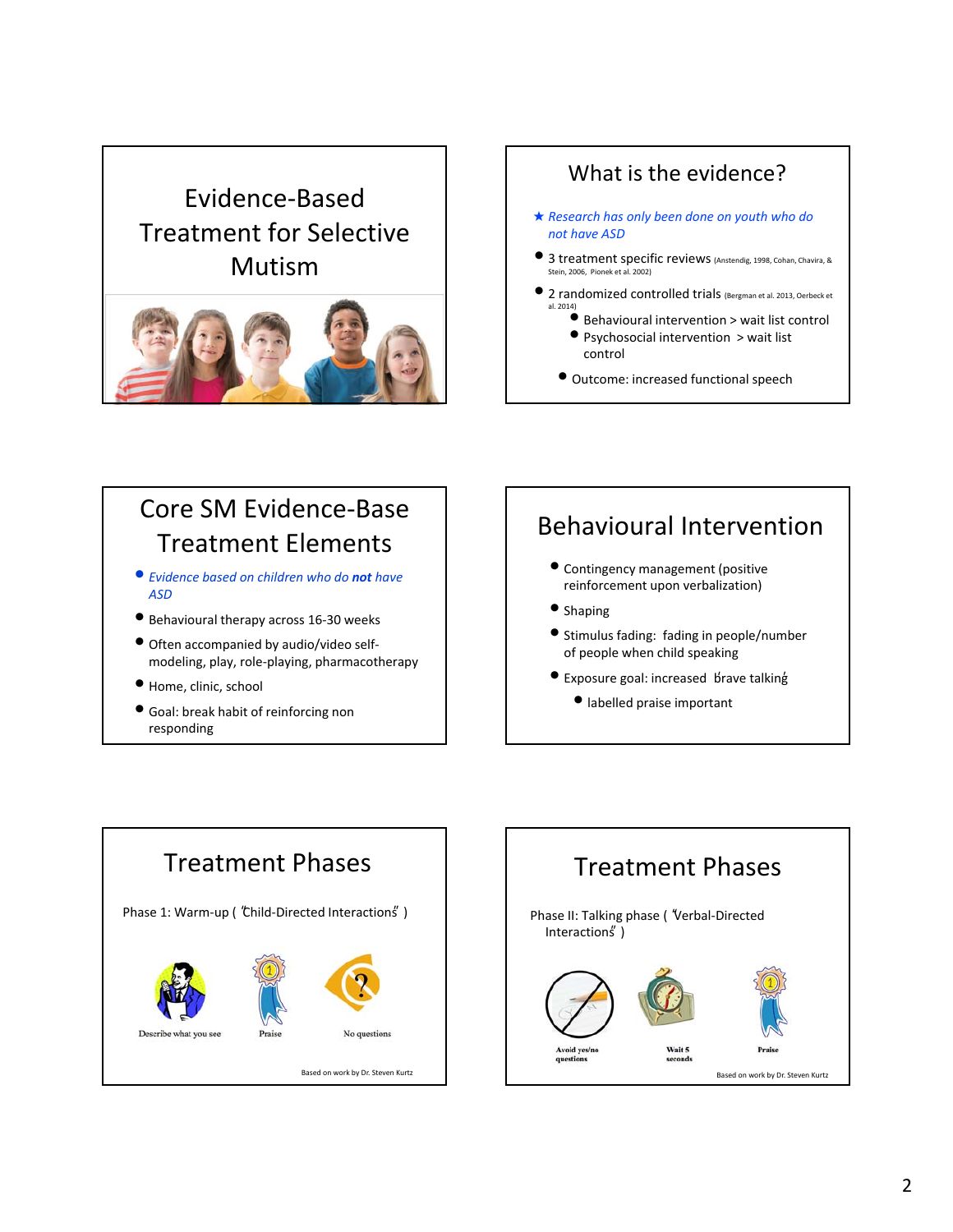## How do you adapt SM treatment for children with ASD?

## General Treatment Adaptations for ASD

- Use past assessments to guide treatment
- Consider appropriate treatment goals
- Visual schedules
- Heavy on the  $\beta$
- Treatment length longer
- External rewards

## SM Specific Treatment Adaptations for ASD

- CDI phase shorter and adapted
- Pre-teaching is key
- <sup>A</sup> specific focus on generalization locations
- Intense interests often incorporated into treatment





Baseline Questionnaires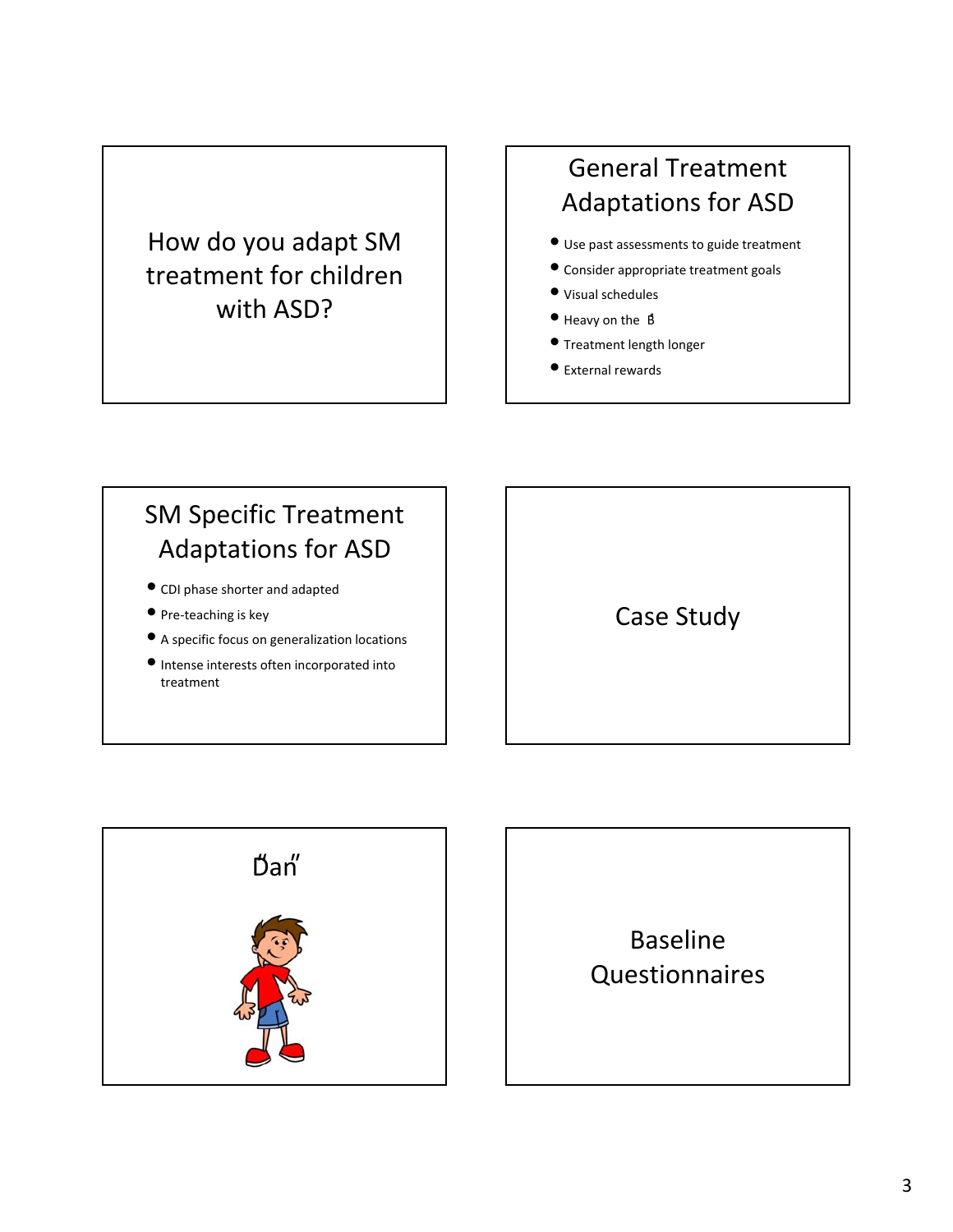

#### Selective Mutism Questionnaire

- Teacher:
	- never speaks to peers or teachers
	- extreme interference
- Parent:
	- never speaks at school
	- seldom speaks at home
	- never speaks outside of school
	- moderate to extreme interference/distress

## Treatment

- 19 sessions
- **•** Goal: increase Dań s talking with family and people outside of the home
- Brave talking exposures, coping skills, parent/teacher coaching
- Clinic/around hospital
- School visit: workshop, on‐going consultation
- 





## Treatment Outcomes

- Improvement in speaking at:
	- home
	- $\bullet$  community
	- school
- Next steps: on‐going generalization plan